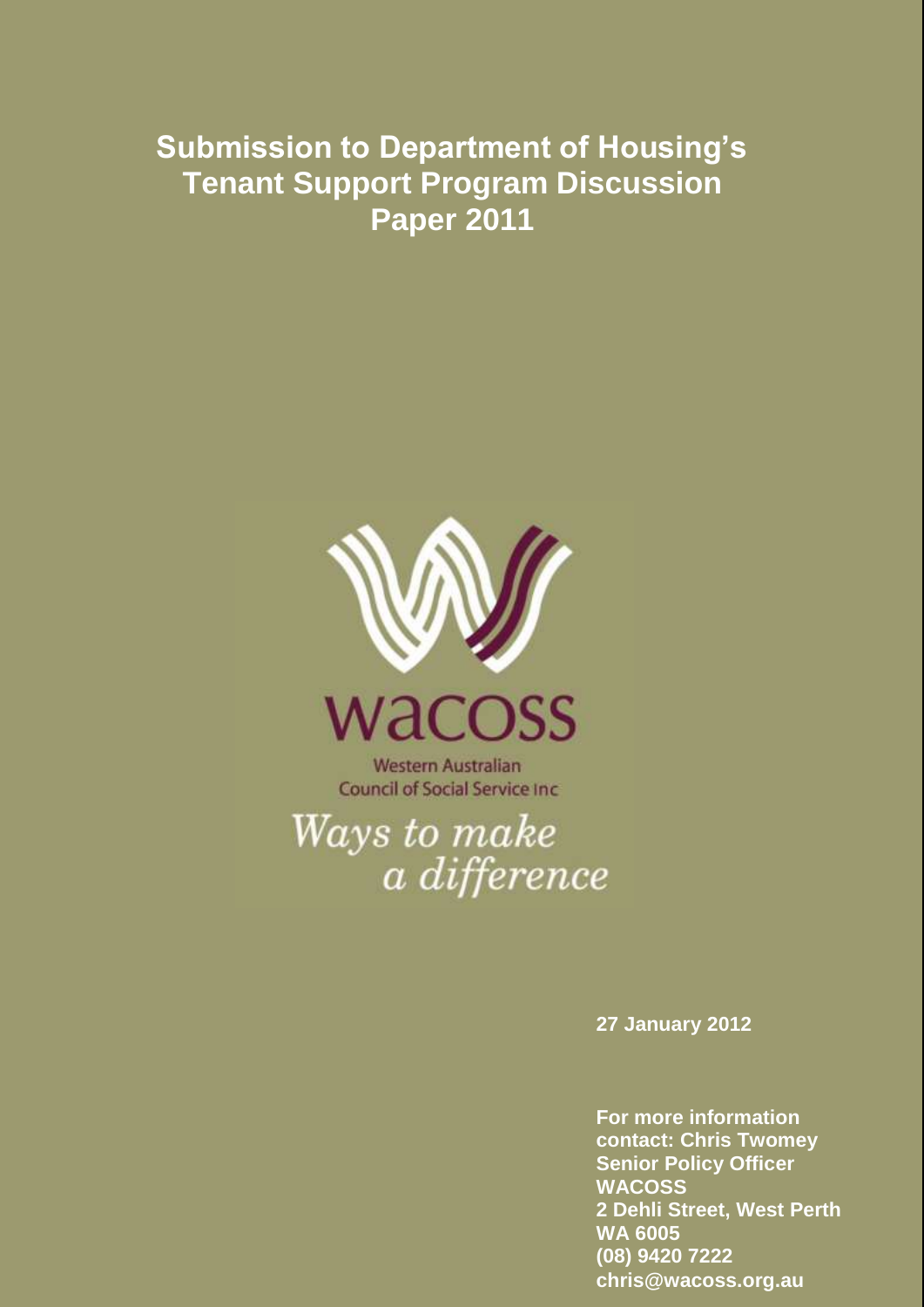# **Introduction**

The Western Australian Council of Social Service (the Council) is the leading peak organisation for the community sector, and represents around 300 member organisations and individuals, and over 800 organisations involved in the provision of services to individuals, families and children in the community. The Council has strong relationships with the community services sector and represents the interests of the sector and the communities they serve. The Council therefore is in a unique position to comment on critical social issues that affect members of the WA community.

The comments articulated in this submission have been made in response to the Department of Housing's Tenancy Support Program Discussion Paper 2011.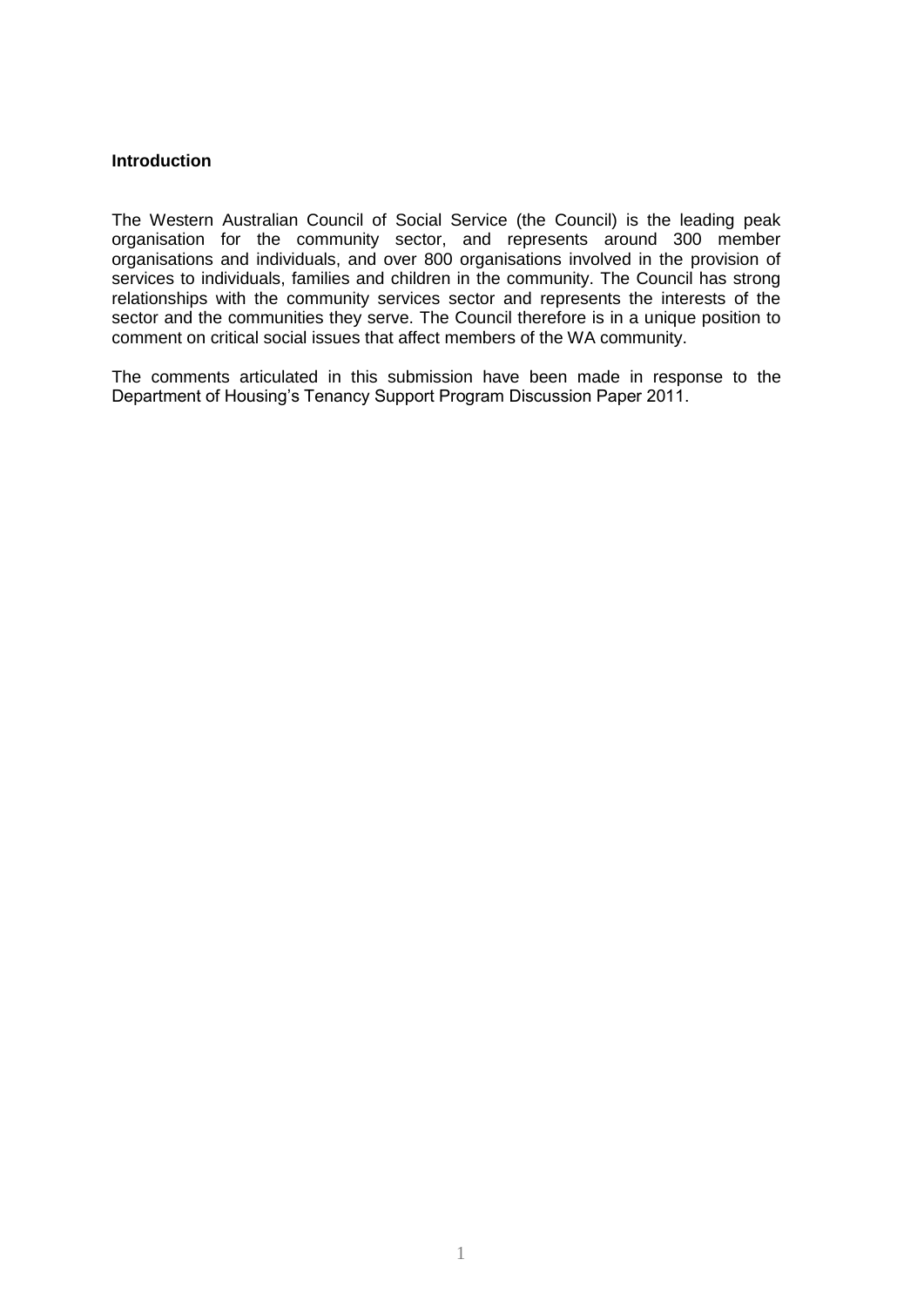# **Client Eligibility**

One of the main areas of focus within the framework of the Tenant Support Program is early intervention. The Council supports early identification of a tenant's eligibility for the Tenant Support Program as a critical measure of ensuring that tenancy support is effective. It is therefore crucial that program includes early intervention as a core objective.

The key message from research carried out by the Australian Housing and Urban Research Institute  $(AHURI)^1$  shows that consistent and individualised case support of tenants who exhibit 'difficult to manage' behaviours that may result in their eviction can be highly effective in maintaining tenancy and reducing the costs to housing agencies as well as the trauma associated with eviction.

In order for effective intervention to occur, there needs to be a systemic understanding of the factors that make tenancies vulnerable to failure and a more systematic and reliable process for early identification of vulnerable tenancies.

Research outlined by AHURI suggests that there are numerous factors associated with the lack of sustainability in tenancies: poverty, prior household debt, mental illness/addiction, ill health/disability, lack of social supports and limited life skills, household/family instability, cultural factors, and prior housing instability. Moreover, precipitating life events (such as unemployment, illness, unanticipated expenditure, income loss, financial difficulty, relationship breakdown, domestic violence, family conflict/crisis) and the 'pile-up' of stressful life events are also associated with a perennial cycle of evictions.

Another factor noted by the AHURI is that there is often no requirement for service providers to seek out vulnerable people who do not actively request assistance. As such, people with learning or physical disabilities and mental health issues who are not actively engaged with any mental health, drug and alcohol, or homelessness services may go unnoticed within the public housing system. Many of these individuals also fall through the cracks of the varying eligibility criteria of services and the bureaucracy of formal providers, making access to services challenging for many people who find themselves in these unfortunate situations.

# **Early detection of risk factors**

<u>.</u>

Baker (2005, as cited by AHURI, 2007)) proposes a 'tenancy health check' that can be developed for use by housing providers, which would include a list of critical factors that make a person or family more vulnerable to housing instability. Identifying these issues early on allows for the use of better preventive measures. Crane and Warnes (2000, as cited by AHURI, 2007 ) found that many evictions could have been prevented if appropriate referrals and procedures had been made as their difficulties mounted. They identify six 'risk factors' that may lead to a high likelihood of eviction:

- 1. A change from a regular to a poor payment record
- 2. The inheritance of a tenancy or mortgage in middle or old age
- 3. Neighbours' reports of disturbed behaviour
- 4. Defective housing benefit or other social security applications

<sup>&</sup>lt;sup>1</sup> Australian Housing and Urban Research Institute (2007). Sustaining tenants with demanding behaviour: a review of the research evidence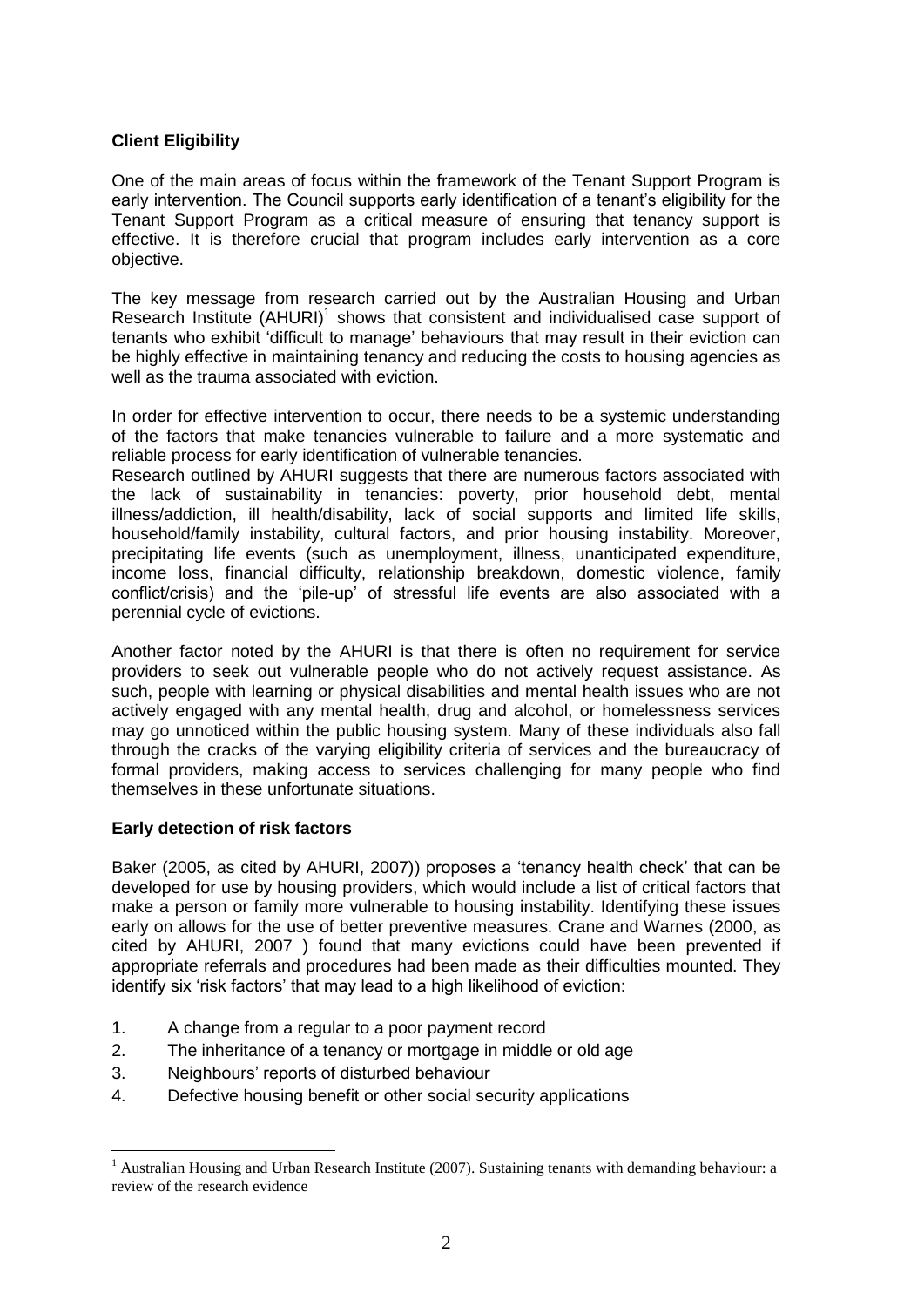- 5. Living alone and the absence of a confidant or carer, especially when compounded by the recent loss of a co-resident supporter
- 6. A previous episode of homelessness

A process of intensive assessment at the onset of the client's engagement and tenancy application with the "tenancy" service could facilitate the opportunity to gain information in relation to all of the above, and determine the level and type of support the client might need and appropriate referral pathways.

# **Support Programs**

The types of services required in meeting current and future needs of clients are all entirely dependent on the client's individualised context and social needs. They will also be intrinsically linked with the initial assessment which was carried out to establish the client's eligibility for the program. Moreover, special consideration should be given to the client's cultural and language background and the impact that this may have on their capacity to engage with certain service providers and their life skills.

It is also important to recognise that many of the clients will already be engaged with a number of different agencies, including DCP, Corrective Services, and mental health services, amongst others. Ensuring that ongoing and collaborative work with existing agencies continues is fundamental in ensuring the best possible outcome for the client and that services are not duplicated and resources are used effectively. Existing services will also be better able to identify areas of additional work that may be required for the client to increase their likelihood of maintaining tenancy and can provide additional support to Tenancy Support Workers.

According to research carried out by the Australian Housing and Urban Research Institute (AHURI), successful strategies for support do not necessarily need to be highly sophisticated. Reviews regularly identify the benefits of practical assistance such as establishing Centrepay arrangements for the automatic payment of rent and utilities, assisting with the purchase of whitegoods and other furnishings to establish a home, and assisting the client in liaising with utilities to negotiate debt.

While details vary from program to program, a review of the international and local programs, as outlined in a report by the AHURI, titled "Sustaining Indigenous Tenancies", suggests the following fundamental factors lie behind successful tenant support interventions:

- Providing flexible responses (tailored solutions, flexible duration, flexibility of resources);
- Engaging with clients and building relationships of trust;
- Making early and appropriate referrals and implementing early intervention strategies working jointly with other agencies where appropriate and planning and coordinating service delivery;
- Targeting those assessed as at-risk;
- Ensuring that at-risk tenants have access to existing formal and informal support networks
- Addressing both housing need and other underlying issues that might impact negatively on housing outcomes.

The Council believes that it is not essential for a funded Tenancy Support Program to provide all services to a client and that the client should be referred to other service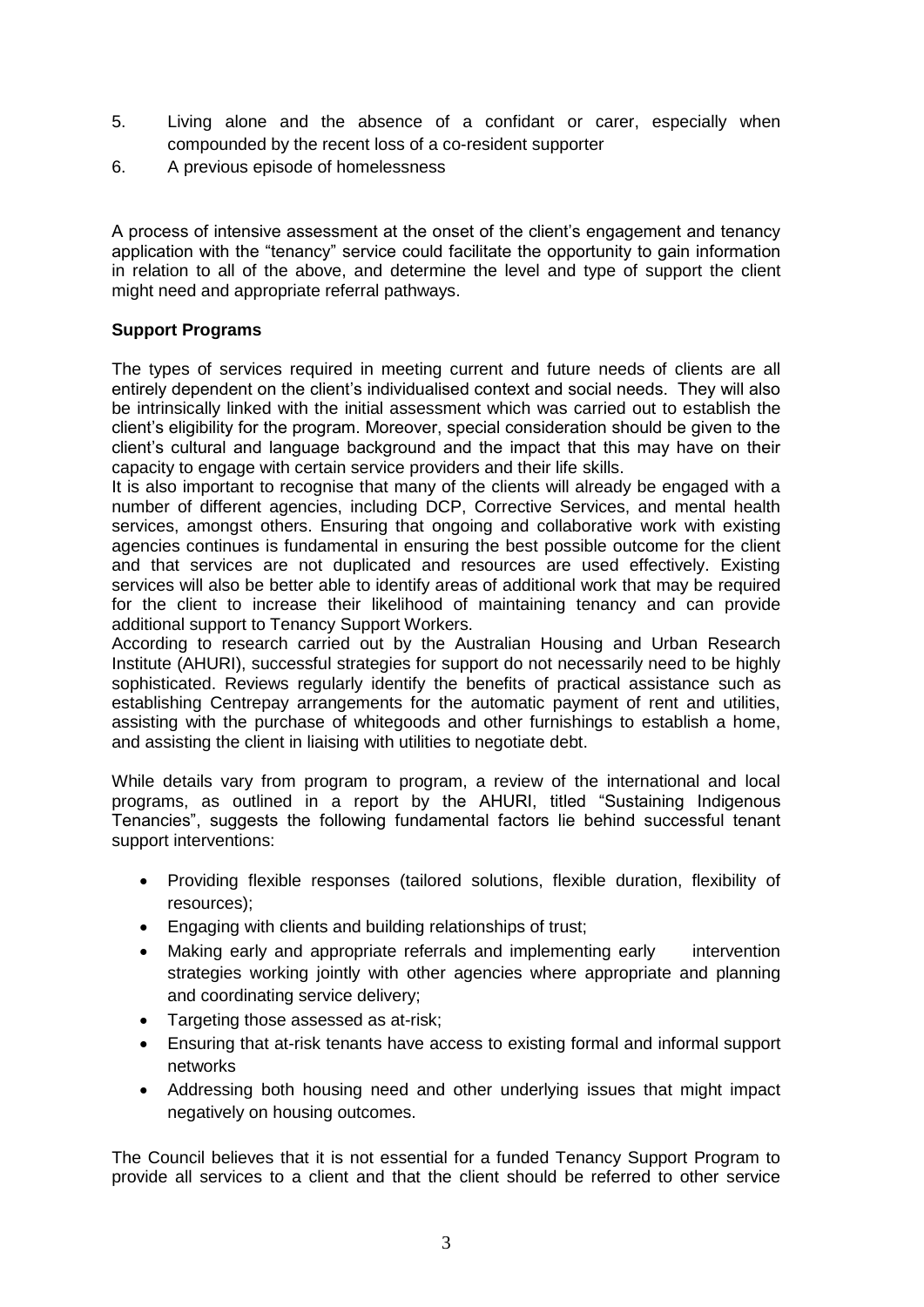providers for more specialised support. For example, Settlement Grants Programs may be able to provide clients from Culturally and Linguistically Diverse backgrounds with support better suited to their specific circumstances.

Strong linkage with outside agencies is a key element that ensures the success of tenant support programs. These programs should not only address the immediate tenancy-related issues that leads to referral to the program, but also other co-morbid or underlying issues that could be present, such as mental health concerns, substance misuse, or family breakdown.

The Council would also like to stress the importance of an effective exit strategy. That is, ensuring that clients who have been assessed as being prepared to exit the program are made aware of agencies which they can make self-referrals to following exit from the program. Ensuring that tenants have access to essential supports and the facility to seek assistance when they need it are critical factors in preventing repeat tenancy termination/evictions.

# **Community Education**

The Council supports the integration of a community education program into the Tenancy Support Program to increase public knowledge of the difficulties that some tenants experience.

When tenants feel that they are a welcomed and accountable member of their local community, their tenancy will be a much more pleasant experience for them and for the rest of the community. Unfortunately there is much stigma attached with public housing tenants and many individuals have rejected the idea of having public housing facilities and services located in their communities. Working at ameliorating negative perceptions about public housing tenants would be an important step toward ensuring prolonged and maintained tenancies, where clients feel supported and welcomed by their community. Community education could be implemented through localised strategies in residential areas, schools or community newspapers that break down stereotypes around public housing.

#### **Measurement Framework**

The Council believes that all reporting requirements should be sensitive to the fact that providing support to the client is the primary function of the Tenancy Support Program and as such reporting should not hinder this process in any way.

The Council believes that measuring the effectiveness of the Tenancy Support Program should be a collaborative process that involves the client at all levels of decision making, including determining how effective they believe the program to be and if they are meeting their target goals and outcomes. Moreover, establishing quarterly inter-agency meetings and ongoing communication between service providers where the client's progress and setbacks can be discussed and brought to the attention of the client, providing further opportunity for growth. It is imperative that the client's right to confidentiality is respected and as such the Council believes that a release of information consent form should be attained from the client prior to any sharing of information between services, relating to the client.

The Council believes that gathering quantitative and qualitative data and reporting against certain outcomes could be useful in assessing the effectiveness of the Tenancy Support Program and shed light on areas that require improvement and reform. Initiating